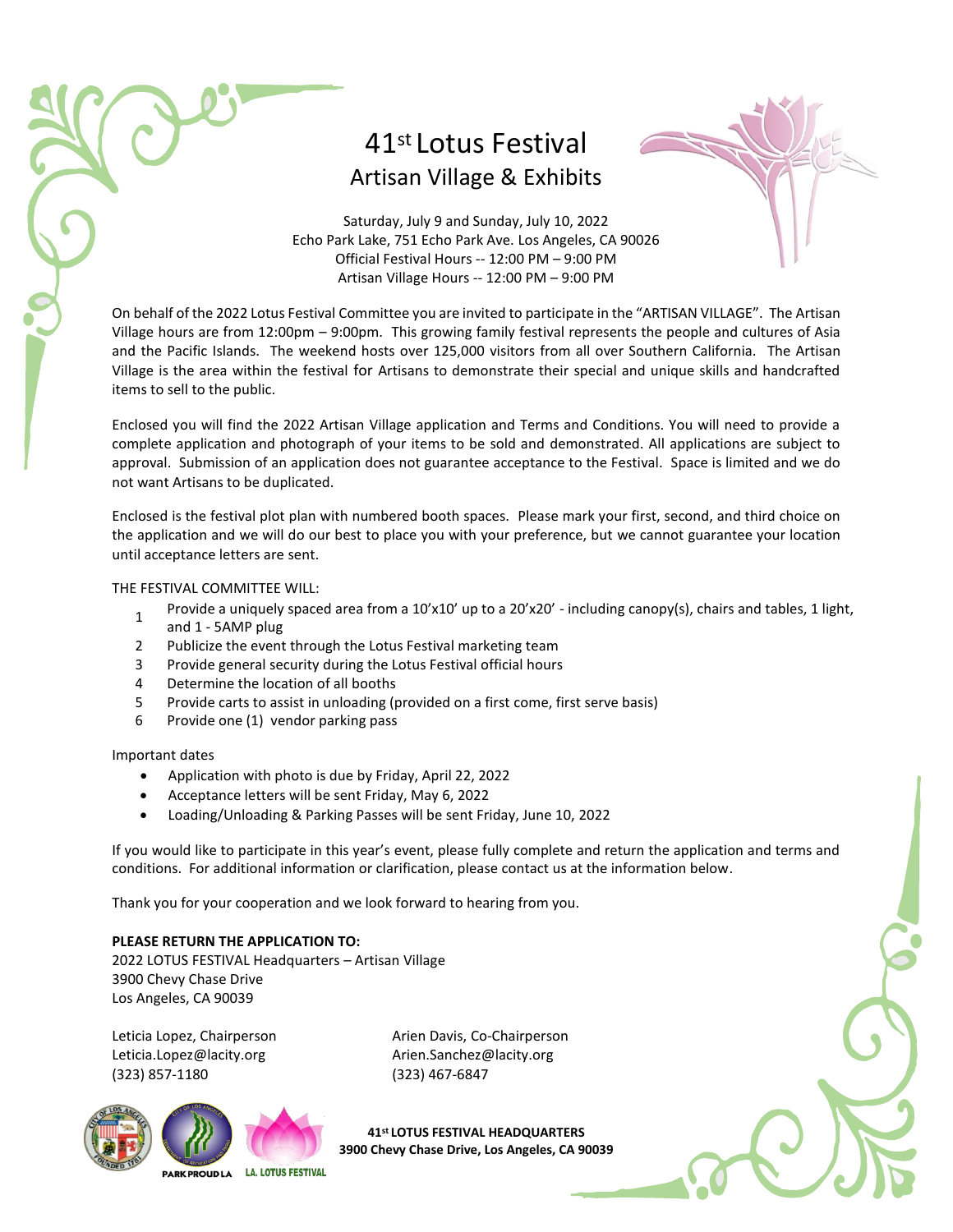

## 41st Lotus Festival Artisan Village & Exhibits

### **APPLICATION FORM**

| <b>COMPANY NAME:</b>                                                     |                |                                                                                                 |                 |               |
|--------------------------------------------------------------------------|----------------|-------------------------------------------------------------------------------------------------|-----------------|---------------|
| <b>NAME OF CONTACT PERSON:</b>                                           |                |                                                                                                 |                 |               |
| ADDRESS, City, State, Zip Code:                                          |                |                                                                                                 |                 |               |
| <b>DAY TIME PHONE:</b>                                                   |                | <b>EVENING PHONE:</b>                                                                           |                 |               |
| <b>EMAIL:</b>                                                            |                |                                                                                                 |                 |               |
| <b>COMPANY WEBSITE:</b>                                                  |                |                                                                                                 |                 |               |
| How many years have you participated in the Lotus Festival?              |                |                                                                                                 |                 |               |
| <b>NAME FOR YOUR BOOTH:</b>                                              |                |                                                                                                 |                 |               |
| (can be your name/organization or title of the handcrafted item)         |                |                                                                                                 |                 |               |
| <b>EXPLAIN THE HANDCRAFTED ITEM YOU WILL</b><br><b>BE DEMONSTRATING:</b> |                | TIMES THAT YOU WILL DEMONSTRATE YOUR CRAFT TO THE<br>PUBLIC (SELECT AT LEAST THREE TIME SLOTS): |                 |               |
|                                                                          |                | 12:00<br>PM                                                                                     | 12:30<br>PM     | 1:00<br>PM    |
|                                                                          |                | 1:30                                                                                            | 2:00            | 2:30          |
|                                                                          |                | PM                                                                                              | <b>PM</b>       | <b>PM</b>     |
|                                                                          |                | 3:00                                                                                            | 3:30            | 4:00          |
|                                                                          |                | PM                                                                                              | PM              | PM            |
|                                                                          |                | 4:30                                                                                            | 5:00            | 5:30          |
|                                                                          |                | <b>PM</b>                                                                                       | <b>PM</b>       | <b>PM</b>     |
|                                                                          |                | 6:00                                                                                            | 6:30            | 7:00          |
|                                                                          |                | PM                                                                                              | <b>PM</b>       | <b>PM</b>     |
| SELECT YOUR DEMONSTRATION DAYS:                                          |                | <b>SATURDAY AND</b>                                                                             | <b>SATURDAY</b> | <b>SUNDAY</b> |
|                                                                          |                | <b>SUNDAY</b>                                                                                   | <b>ONLY</b>     | <b>ONLY</b>   |
|                                                                          |                | PLEASE SUBMIT A PHOTOGRAPH OF YOUR SET-UP AND OF ANY CRAFTS TO BE SOLD.                         |                 |               |
| <b>SPACE NEEDED</b>                                                      | $10 \times 10$ | $20 \times 20$<br>$10 \times 20$                                                                |                 |               |
| <b>TABLES NEEDED</b>                                                     | #              | Maximum of 4                                                                                    |                 |               |
| <b>CHAIRS NEEDED</b>                                                     | #              | Maximum of 6                                                                                    |                 |               |
| <b>OTHER SPECIAL NEEDS</b>                                               |                |                                                                                                 |                 |               |

#### **PLEASE RETURN THE APPLICATION TO:**

2022 LOTUS FESTIVAL Headquarters – Artisan Village 3900 Chevy Chase Drive Los Angeles, CA 90039